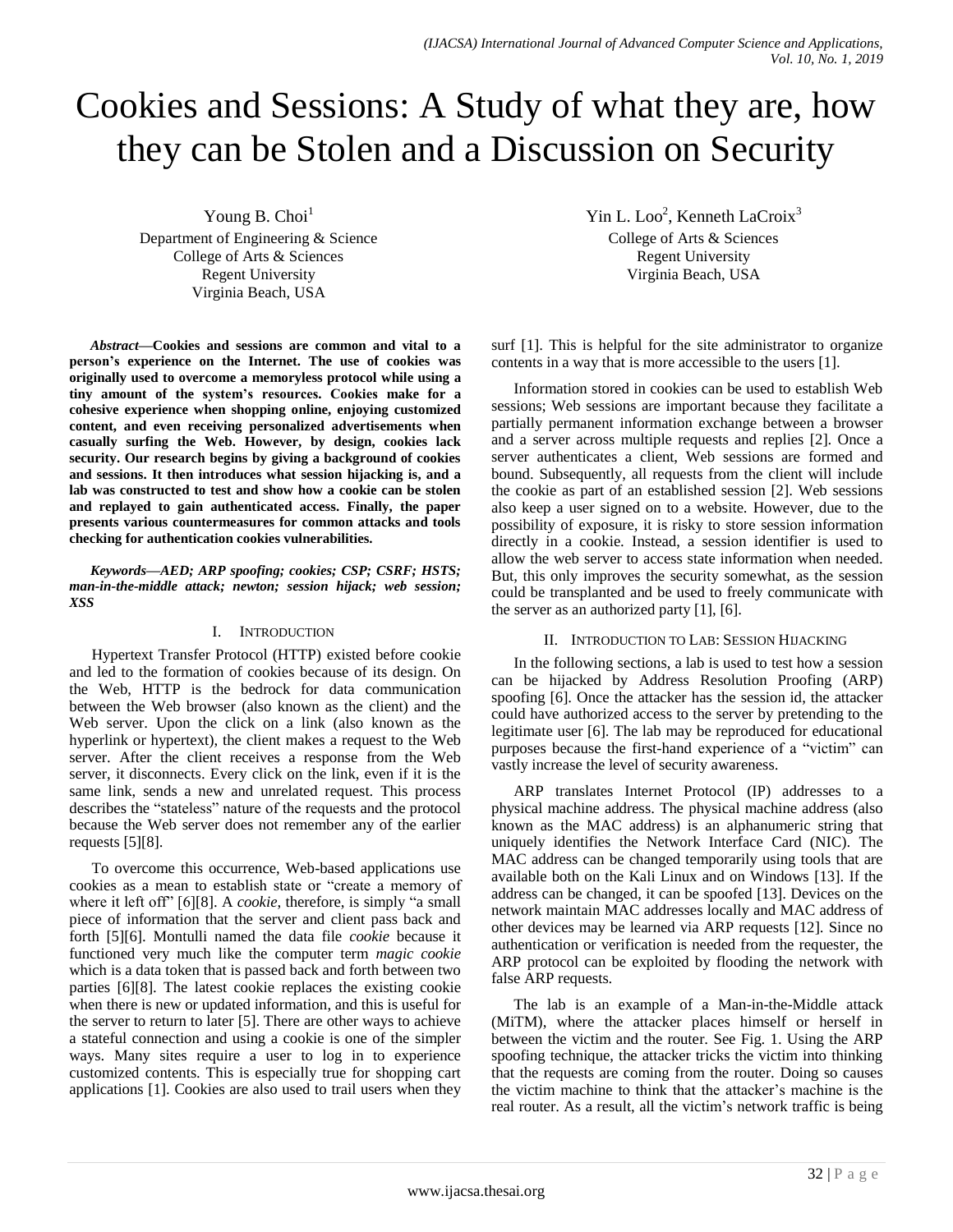sent to the attacker. The attacker may choose to passively observe the packets or actively manipulate the packets before sending the traffic onto the real router.

While a Windows power-user may use commands such as arp –a to detect an irregularity, it is often hard for a normal user to realize that he or she is a victim of a MiTM attack. See Fig. 2 for a screenshot of an attack in action.



Fig. 1. A Diagram Depicting a Man-in-the-Middle Attack.

# *A. Test Environment*

P

P

To understand how the cookie works and to test how a session can be hijacked, virtualization was used to create a lab to simulate an attack. The software used are Oracle VM VirtualBox, Microsoft Windows 7, and Kali Linux. Kali Linux was chosen because it is designed to support educational and ethical hacking, and it comes with the necessary software to simulate the attack. pfSsense is an operating system for routers, it is open source, and it performs Dynamic Host Control Protocol (DHCP) which made it suitable. A virtualized instance of pfSense was used for network communications and it acted as both the virtual router and firewall. The virtualized routing allowed the network traffic to be analyzed; thus, providing insight to each step of the attack. See Fig. 3 for a representation of the testing environment.

# *B. Environment Installation Notes*

The installation of VirtualBox was comparable to the installation of programs on a computer. During the installation, VirtualBox installed a separate network adapter to facilitate communications between the host operating systems and the guest operating systems. Guest operating systems were installed next. Although the nature of Windows and Linux were varied, the process of installation was uncomplicated. Each virtual machine used the default settings and was set to allow only internal communication. Upon completion of the installation and configurations, the session hijack was ready to be tested.

# *C. Lab Proceedings*

The lab assumed both the Windows 7 victim and the attacker were on the same network. The attacker shall exploit the vulnerability in ARP to pretend to be the router. This will cause the victim to believe the attacker and send all network traffic to the attacker's machine. Next, the lab simulated an attacker using a packet capturing and processing tool to isolate the session information from a cookie of a victim that was already authorized, i.e., signed on. Finally, the attacker shall use the cookie information to exploit an active session. The steps of intercepting the cookies were as follows: identifying the target, conducting ARP spoofing, analyzing the packets, and hijacking the session (or impersonating the victim) [6]. See Fig. 4.



Fig. 2. Network Diagram of the Simulated Environment.

| csCompu bf:75:39 | PcsCompu 68:1d:84 | ARP  | 42 192,168,1,1 is at 08:00:27:bf:75:39 |
|------------------|-------------------|------|----------------------------------------|
| csCompu bf:75:39 | PcsCompu b0:2f:e2 | ARP  | 42 192.168.1.6 is at 08:00:27:bf:75:39 |
| csCompu bf:75:39 | PcsCompu b0:2f:e2 | ARP  | 42 192.168.1.6 is at 08:00:27:bf:75:39 |
| csCompu bf:75:39 | PcsCompu 68:1d:84 | ARP. | 42 192.168.1.1 is at 08:00:27:bf:75:39 |

Fig. 3. ARP Spoofing in Progress (Captured from Wireshark).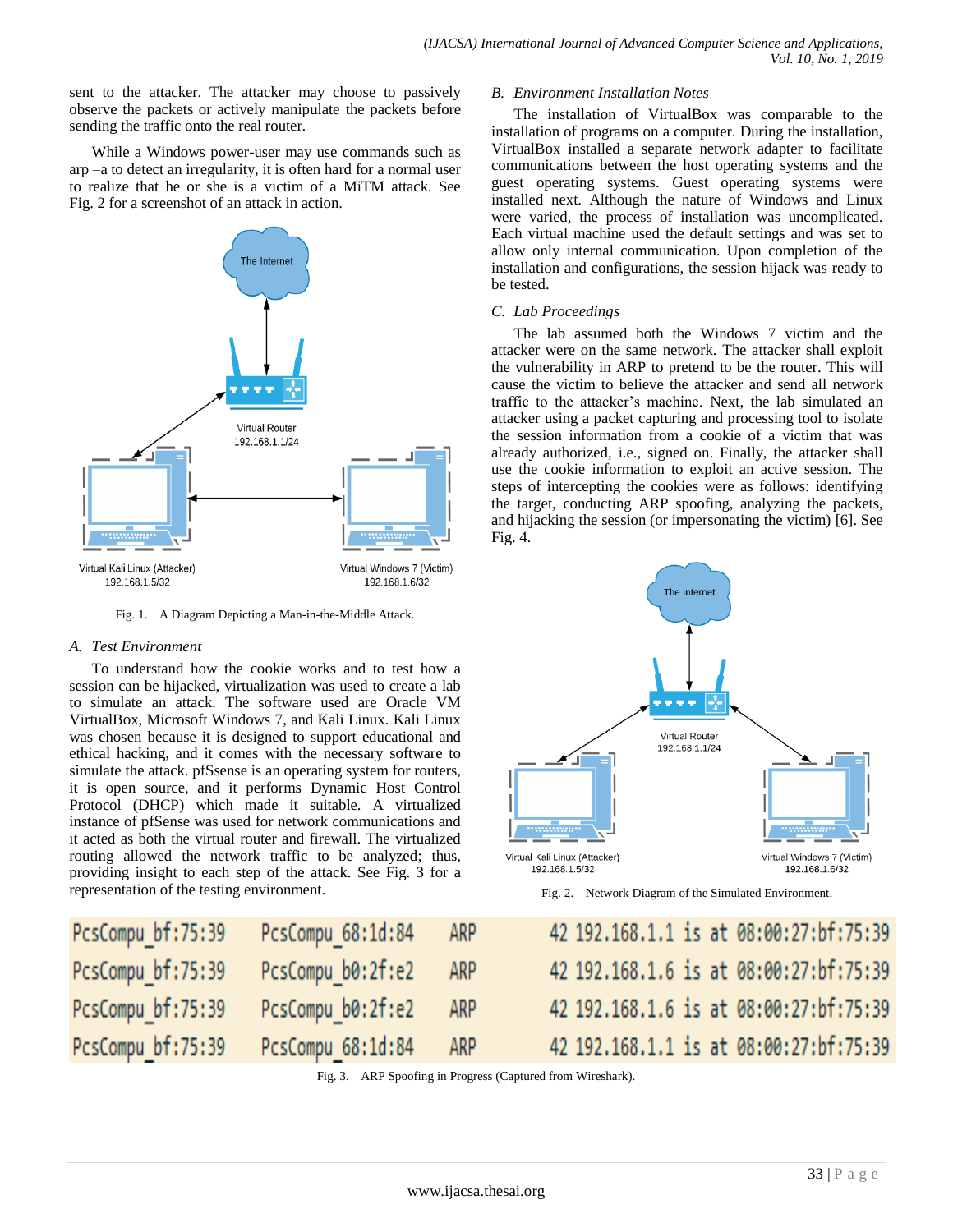

Fig. 4. Steps in an Attack Process.

#### III. LAB METHODOLOGY

The lab assumed both the Windows 7 victim and the attacker were on the same network. The attacker shall exploit the vulnerability in ARP to pretend to be the router and trick the victim into sending all the traffic to the attacker [6]. The attacker must then employ a packet capturing and processing tool to extract the session information from a cookie of a victim that was already authorized (or logged on). Finally, the attacker shall use the cookie information to exploit an active session. The steps of intercepting the cookies were as follows: identifying the target, conducting ARP spoofing, analyzing the packets, and hijacking the session (or impersonating the victim) [6]. See Fig. 4.

#### *A. Identify the Target*

In this step, the attacker identifies a target. The lab assumed that the network was flooded with false ARP requests by the attacker. The victim assumed the IP address of 192.168.1.6.

#### *B. Spoof ARP*

Kali Linux comes with two methods to perform ARP spoofing. One way is to use the arpspoof command from a terminal window of DNSUtils [6]. Before using this method, install the DNSUtils package by running the command sudo apt-get install dnsutils [6]. The next method uses a Graphical User Interface (GUI) application known as Ettercap. Ettercap is used for scanning for targets and for initiating the spoofing of ARP addresses [14]. See Fig. 5.

#### *C. Analyze Packets*

Wireshark and tcpdump are known as protocol analyzers and are readily available on the web. The tools are normally used for debugging network issues by capturing network traffic from a NIC and inspecting the packets. tcpdump is suitable in the absence of a GUI or Wireshark. Using the pcap file format, tcpdump files are readable by Wireshark. In the lab, Wireshark was used. The NIC was placed in promiscuous mode by Wireshark because the attacker wants to capture all traffic, including those not meant for that computer. Fig. 6 shows a screenshot of an intercepted cookie.

#### *D. Hijack Session*

In this step, the attacker had intercepted the right cookie and made it possible to replay the information in the cookie. Consequently, it is not necessary for the attacker to know the credentials to gain authorized access because the cookie already contains the information of an authenticated session.

Once the target had been identified, the lab test was successful in showing a session can be hijacked by (1) tricking the target machine into thinking the attacker is the real router using ARP spoofing and then sending all the network traffic to the attacker's machine, (2) analyzing all the traffic packets to find a cookie with valid session information, and (3) replay the cookie to gain authorized access to server resources [6].

|                                                            |                   | ettercap 0.8.2  | $\blacksquare$  |
|------------------------------------------------------------|-------------------|-----------------|-----------------|
| Start Targets Hosts View Mitm Filters Logging Plugins Info |                   |                 |                 |
| Host List ×                                                |                   |                 |                 |
| IP Address                                                 | MAC Address       | Description     |                 |
| 192.168.1.1                                                | 08:00:27:B0:2F:E2 |                 |                 |
| 192.168.1.6                                                | 08:00:27:68:1D:84 |                 |                 |
|                                                            |                   |                 |                 |
|                                                            |                   |                 |                 |
|                                                            |                   |                 |                 |
|                                                            |                   |                 |                 |
|                                                            |                   |                 |                 |
|                                                            |                   |                 |                 |
|                                                            |                   |                 |                 |
| Delete Host                                                |                   | Add to Target 1 | Add to Target 2 |

DHCP: [192.168.1.1] ACK: 0.0.0.0 255.255.255.0 GW 192.168.1.1 DNS 192.168.1.1 "localdomain"

Fig. 5. Ettercap Scan Results.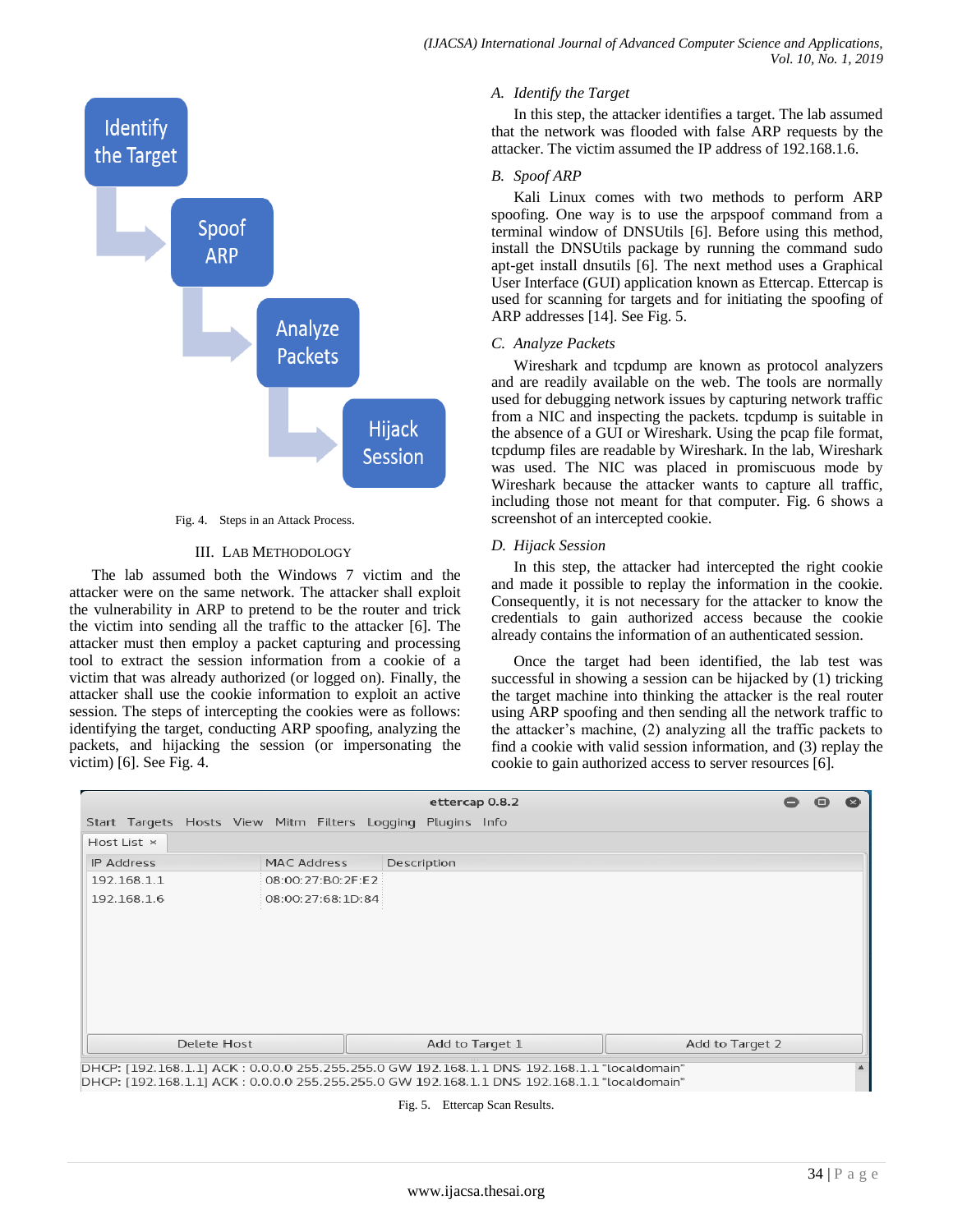*(IJACSA) International Journal of Advanced Computer Science and Applications, Vol. 10, No. 1, 2019*

|   | 476 54,670762                                                         | 192.168.1.6                                          | 104.16.87.120                                                         | <b>HTTP</b>       |  | 536 GET /sites/?from login=1 HTTP/1.1                                                                                                                                                                                      |  |  |  |
|---|-----------------------------------------------------------------------|------------------------------------------------------|-----------------------------------------------------------------------|-------------------|--|----------------------------------------------------------------------------------------------------------------------------------------------------------------------------------------------------------------------------|--|--|--|
|   | 757 55.743075                                                         | 192.168.1.6                                          | 23.212.22.55                                                          | <b>HTTP</b>       |  | 639 GET /tp?act=1&cid=2932in917575&tz=6&ref=http%3A%2F%2Fwww.webs.com%2F&page=http%3A%2F%2Fmembers.webs.com%2Fsites%2F%3Ffrom login%3D1&uuid=560                                                                           |  |  |  |
|   | 765 55, 791774                                                        | 192.168.1.6                                          | 104.16.87.120                                                         | <b>HTTP</b>       |  | 533 GET /api/accounts/135730977/sale? =1492184861594 HTTP/1.1                                                                                                                                                              |  |  |  |
|   | Accept-Encoding: gzip, deflate, sdch\r\n                              |                                                      |                                                                       |                   |  |                                                                                                                                                                                                                            |  |  |  |
|   | Accept-Language: en-US, en; q=0.8\r\n                                 |                                                      |                                                                       |                   |  |                                                                                                                                                                                                                            |  |  |  |
|   |                                                                       |                                                      |                                                                       |                   |  | V [truncated]Cookie: cfduid=df6b2b159ee40a46c266c3ee015f512ef1492120960; msuuid 2932in917575=56080813-370A-4D7A-913C-94EA7945AE66; w referer="https://www.google.com/"; optimizelyEndUserId=oeu1492120961342r0.08626841873 |  |  |  |
|   |                                                                       |                                                      | Cookie pair: cfduid=df6b2b159ee40a46c266c3ee015f512ef1492120960       |                   |  |                                                                                                                                                                                                                            |  |  |  |
|   | Cookie pair: msuuid 2932in917575=5608D813-370A-4D7A-913C-94EA7945AE66 |                                                      |                                                                       |                   |  |                                                                                                                                                                                                                            |  |  |  |
|   | Cookie pair: w referer="https://www.google.com/"                      |                                                      |                                                                       |                   |  |                                                                                                                                                                                                                            |  |  |  |
|   |                                                                       |                                                      | Conkie nair: ontimizelyEndHserId=oeu1492128961342r9 88626841873924862 |                   |  |                                                                                                                                                                                                                            |  |  |  |
| K |                                                                       |                                                      |                                                                       |                   |  |                                                                                                                                                                                                                            |  |  |  |
|   |                                                                       | 01b0 6e 3b 71 3d 30 2e 38 0d 0a 43 6f 6f 6b 69 65 3a |                                                                       | n;q=0.8. Cookie:  |  |                                                                                                                                                                                                                            |  |  |  |
|   | <b>01c0</b>                                                           | 20 5f 5f 63 66 64 75 69 64 3d 64 66 36 62 32 62      |                                                                       | cfdui d=df6b2b    |  |                                                                                                                                                                                                                            |  |  |  |
|   | 01d0                                                                  | 31 35 39 65 65 34 30 61 34 36 63 32 36 36 63 33      |                                                                       | 159ee40a 46c266c3 |  |                                                                                                                                                                                                                            |  |  |  |
|   | 01e0                                                                  | 65 65 30 31 35 66 35 31 32 65 66 31 34 39 32 31      |                                                                       | ee015f51 2ef14921 |  |                                                                                                                                                                                                                            |  |  |  |
|   | 01f0                                                                  | 32 30 39 36 30 3b 20 5f 6d 73 75 75 69 64 5f 32      |                                                                       | 20960; msuuid 2   |  |                                                                                                                                                                                                                            |  |  |  |
|   | 0200                                                                  | 69 6e 39 31 37 35 37 35 3d 35 36 30 38               |                                                                       | 932in917 575=5608 |  |                                                                                                                                                                                                                            |  |  |  |
|   |                                                                       | 0210 44 38 31 33 2d 33 37 30 41 2d 34 44 37 41 2d 39 |                                                                       | 1813-370 A-4D7A-9 |  |                                                                                                                                                                                                                            |  |  |  |

Fig. 6. Observing an Intercepted Cookie in Wireshark.

#### IV. SECURITY OF COOKIES AND SESSIONS

By design, the cookie lacks security features. The cookie itself is not confidential and does not ensure integrity. Calzavara et al. correspondingly said that confidentiality and integrity are two standard security properties of web sessions and are typically targeted for attacks [2]. A cookie is not confidential because (1) it is accessible and modifiable by all the ports from the same server, (2) when a cookie is available to HTTP and HTTPS schemes, it is also accessible by FTP and Gopher schemes, and (3) when a resource can be retrieved from one path, it can also access stored cookies from another path [1][6]. Integrity cannot be maintained across subdomains because cookies that are set in one subdomain are indistinguishable from cookies set by another subdomain and this allows one subdomain to overwrite the cookies of another subdomain [1][6]. For example, subdomain A can use the cookies of subdomain B to initiate an attack against subdomain B [1][6]. Furthermore, as the lab demonstrated, the cookie could be stolen easily.

#### *A. Improving the Security of the Cookie*

The discussions surrounding the security of cookies is twofold. One thread centers on improving the security of the cookie and another focuses on preventing the cookies from being stolen.

In an effect to improve the security of cookies, the Secure and HttpOnly attributes were added. The use of the Secure attribute limits the cookie to secure channels only. Setting this attribute tells the client to attach the cookie only when the request is made over Secure Socket Layer/Transport Layer Security (SSL/TLS). However, a request could still go through if an attacker sends the request from a secured site.

The use of The HttpOnly attribute limits the cookie to HTTP request only, i.e., the client will attach the cookie only if the request is an HTTP request [1]. The attribute was introduced in 2002 to prevent the use of content injection attacks to steal authentication cookies [2]. Cross-site scripting (XSS) attack is the usual form of content injection attack which exploits a server-side vulnerability that allows an attacker to trick a user into disclosing sensitive information that is normally reserved for a legitimate website [7]. Setting the attribute limits the scope of cookies to Hypertext Transport Protocol Secure (HTTPS) requests, and it helps to prevent both the JavaScript from accessing the client-side cookie and the cookie from accessing non-HTTP APIs [1][3]. However, used on its own, it does not completely mitigate the dangers of an XSS attack and only protects against the theft of authentication cookies [7].

Another defense against XSS is Content Security Policy (CSP) which is a web security policy from the W3C to allow developers to specify the sources from which the browser is allowed to request for the resources embedded in a webpage [2]. Calzavara et al. say CSP is effective against XSS when properly configured; however, several challenges persist [2]. For one, it does not prevent general content injection attacks [2]. For another, a successful policy for legacy applications is time-consuming to deploy due to the manual whitelisting of inline scripts and styles and the careful identification of trusted origins [2]. Finally, the current implementation of CSP is neither significant nor effective [2].

When a cookie is used for authentication, the client will always attach the cookie when it requests for resources from the Web server. The lab demonstrated Cross-site Request Forgery (CSRF) attack can occur when a stolen authentication cookie is used to access authorized resources. A bad actor could use this exploit to make the server carry out malicious actions.

Instead of storing the authentication information in a cookie, Barth recommends utilizing the URL as part of the authorization process [1]. Goodwin and West go further to define a SameSite attribute as part of their proposal to the Internet Engineering Task Force (IETF) [4]. By limiting the scope of the cookie to the originating site, they say that it is possible to mitigate a CSRF attack [4]. At the point of submission, the attribute was implemented only in Google Chrome. As with the Secure and HttpOnly attributes, the rate of adoption from the different browser varies.

The ARP is a proven protocol in Local Area Networks (LANs). While there is no foreseeable plan to replace the protocol, some routers and operating systems allow for static ARPs to prevent a machine from learning a new MAC address other than that which was set [11]. Again, the rate of adoption